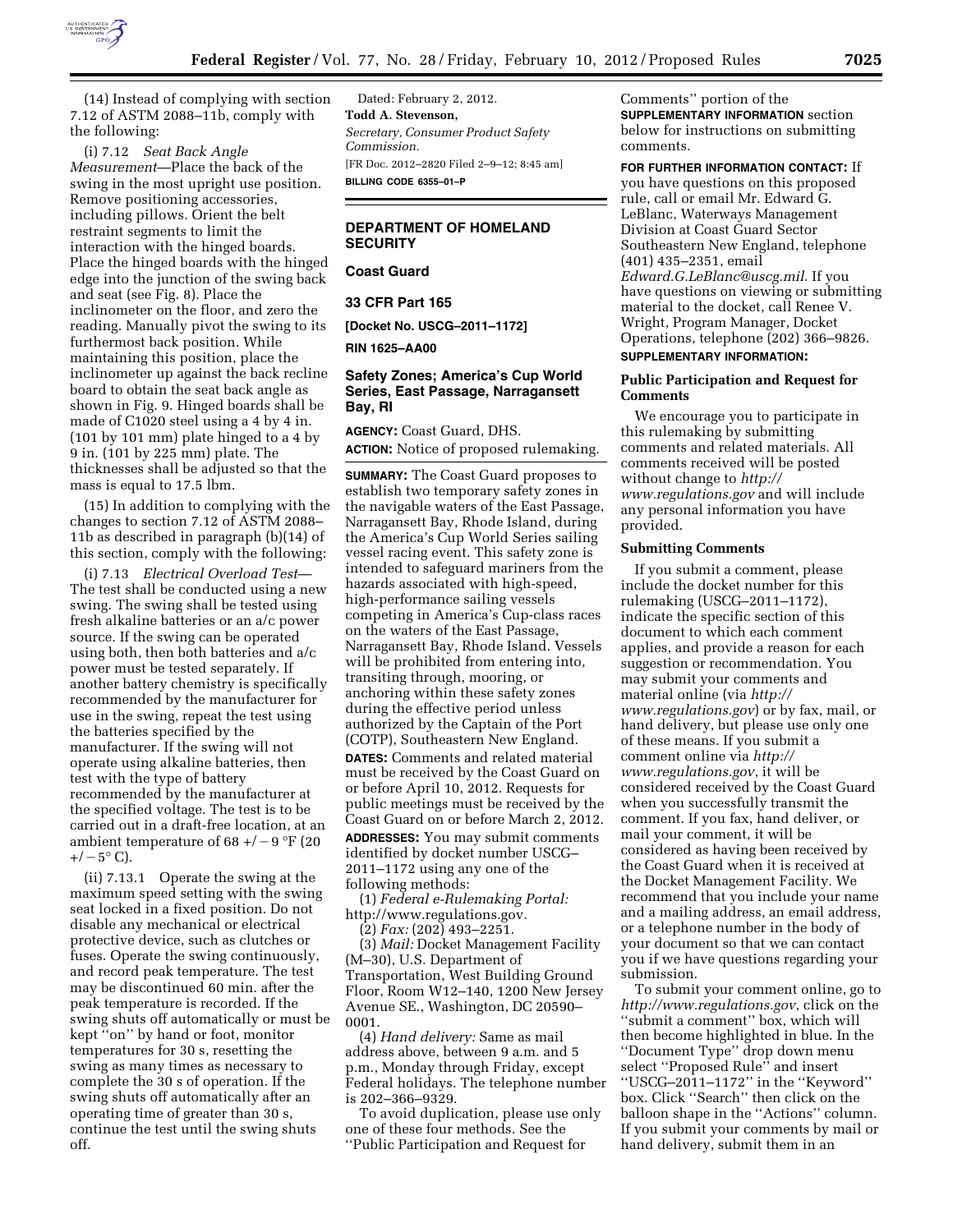unbound format, no larger than  $8\frac{1}{2}$  by 11 inches, suitable for copying and electronic filing. If you submit comments by mail and would like to know that they reached the Facility, please enclose a stamped, self-addressed postcard or envelope. We will consider all comments and material received during the comment period and may change the rule based on your comments.

### **Viewing Comments and Documents**

To view comments, as well as documents mentioned in this preamble as being available in the docket, go to *<http://www.regulations.gov>*, click on the ''read comments'' box, which will then become highlighted in blue. In the ''Keyword'' box insert ''USCG–2011– 1172'' and click ''Search.'' Click the ''Open Docket Folder'' in the ''Actions'' column. You may also visit the Docket Management Facility in Room W12–140 on the ground floor of the Department of Transportation West Building, 1200 New Jersey Avenue SE., Washington, DC 20590, between 9 a.m. and 5 p.m., Monday through Friday, except Federal holidays. We have an agreement with the Department of Transportation to use the Docket Management Facility.

## **Privacy Act**

Anyone can search the electronic form of comments received into any of our dockets by the name of the individual submitting the comment (or signing the comment, if submitted on behalf of an association, business, labor union, *etc.*). You may review a Privacy Act notice regarding our public dockets in the January 17, 2008, issue of the **Federal Register** (73 FR 3316).

### **Public Meeting**

We do not now plan to hold a public meeting. But you may submit a request for one on or before March 2, 2012, using one of the four methods specified under **ADDRESSES**. Please explain why you believe a public meeting would be beneficial. If we determine that one would aid this rulemaking, we will hold one at a time and place announced by a later notice in the **Federal Register**.

## **Basis and Purpose**

The legal basis for the proposed rule is 33 U.S.C. 1231; 46 U.S.C. Chapter 701, 3306, 3703; 50 U.S.C. 191, 195; Public Law 107–295, 116 Stat. 2064; and Department of Homeland Security Delegation No. 0170.1, which collectively authorize the Coast Guard to define safety zones.

This rule is necessary to provide for the safety of life and navigation, for both participants and spectators involved

with the America's Cup World Series in the vicinity of Newport, RI.

## **Discussion of Proposed Rule**

The state of Rhode Island Economic Development Corporation (RI EDC) is sponsoring the America's Cup World Series from June 22 to July 1, 2012, in the East Passage of Narragansett Bay in the vicinity of Newport, RI. The Series is composed of daily racing of highspeed, high-performance sailing vessels in the East Passage of Narragansett Bay, Rhode Island, adjacent to Newport. These races are part of a world-wide series of races designed to identify an international challenger to compete for the America's Cup in final event of the racing series, scheduled for 2013 in San Francisco, California. The racing of these America's Cup-class vessels in Narragansett Bay is expected to generate national and international media coverage, and attract thousands of spectators on hundreds of recreational vessels and numerous excursion vessels.

The Coast Guard is establishing safety zones in conjunction with the America's Cup World Series to ensure the protection of the maritime public and event participants from the hazards associated with these events. The Coast Guard anticipates some concern by mariners, especially commercial vessel operators, that vessel transits through the East Passage of Narragansett Bay may be restricted for a portion of each day for 10 consecutive days. The East Passage of Narragansett Bay is the site of many marine events each year and vessel traffic, particularly recreational vessel traffic, frequently transit the Bay using the West Passage so as to avoid or minimize any delay. The West Passage of Narragansett Bay may also be a viable option for many tug/barge combinations and smaller commercial vessels.

Some commercial and/or recreational vessels may require or desire to transit the East Passage of Narragansett Bay for a variety of reasons, including destination, familiarity with the waterway, tide restrictions, etc. Recreational vessels may be able to continue transits through the East Passage, even during enforcement of these safety zones, as there will be sufficient room for most recreational vessels to pass to the west of the safety zones. Also, the Coast Guard routinely works with the local marine pilot organization and shipping agents to coordinate vessel transits during marine events in the East Passage, and will continue to do so for the ACWS to avoid major interruptions to shipping schedules.

The Coast Guard proposes to add two temporary safety zones under 33 CFR T165.1172.

One temporary safety zone, labeled safety zone ''North'', will extend from Newport Harbor in the vicinity of Fort Adams, across the East Passage to west of Rose Island.

A second temporary safety zone, labeled safety zone ''South'', will extend from the vicinity of Castle Hill, across the East Passage and northeast to a point west of Goat Island.

The ACWS will require use of only one safety zone each day, either the ''North'' or ''South'' safety zone, depending on wind direction or other environmental factors. The actual safety zone to be enforced will be announced no later than 10 a.m. each day via Coast Guard broadcast notice to mariners and local media. Safety zone enforcement will be effective from Friday, June 22, 2012 through Sunday, July 1, 2012, and will begin each day at 11 a.m. and continue until the ACWS races are completed for the day, but no later than 5 p.m.

## **Regulatory Analyses**

We developed this proposed rule after considering numerous statutes and executive orders related to rulemaking. Below we summarize our analyses based on 13 of these statutes or executive orders.

## **Executive Order 12866 and Executive Order 13563**

This proposed rule is not a significant regulatory action under section 3(f) of Executive Order 12866, Regulatory Planning and Review, as supplemented by Executive Order 13563, and does not require an assessment of potential costs and benefits under section 6(a)(3) of that Order. The Office of Management and Budget has not reviewed it under that Order.

We expect the economic impact of this proposed rule to be minimal. Although this regulation may have some impact on the public, the potential impact will be minimized for the following reasons: Vessels will only be restricted from the East Passage of Narragansett Bay from the designated safety zone for a maximum of six hours per day for a maximum of 10 days; there is an alternate route, the West Passage of Narragansett Bay, that does not add substantial transit time, is already routinely used by mariners, and will not be affected by these safety zones; many vessels, especially recreational vessels, may transit in all portions of the affected waterway except for those areas covered by the proposed safety zones; and vessels may enter or pass through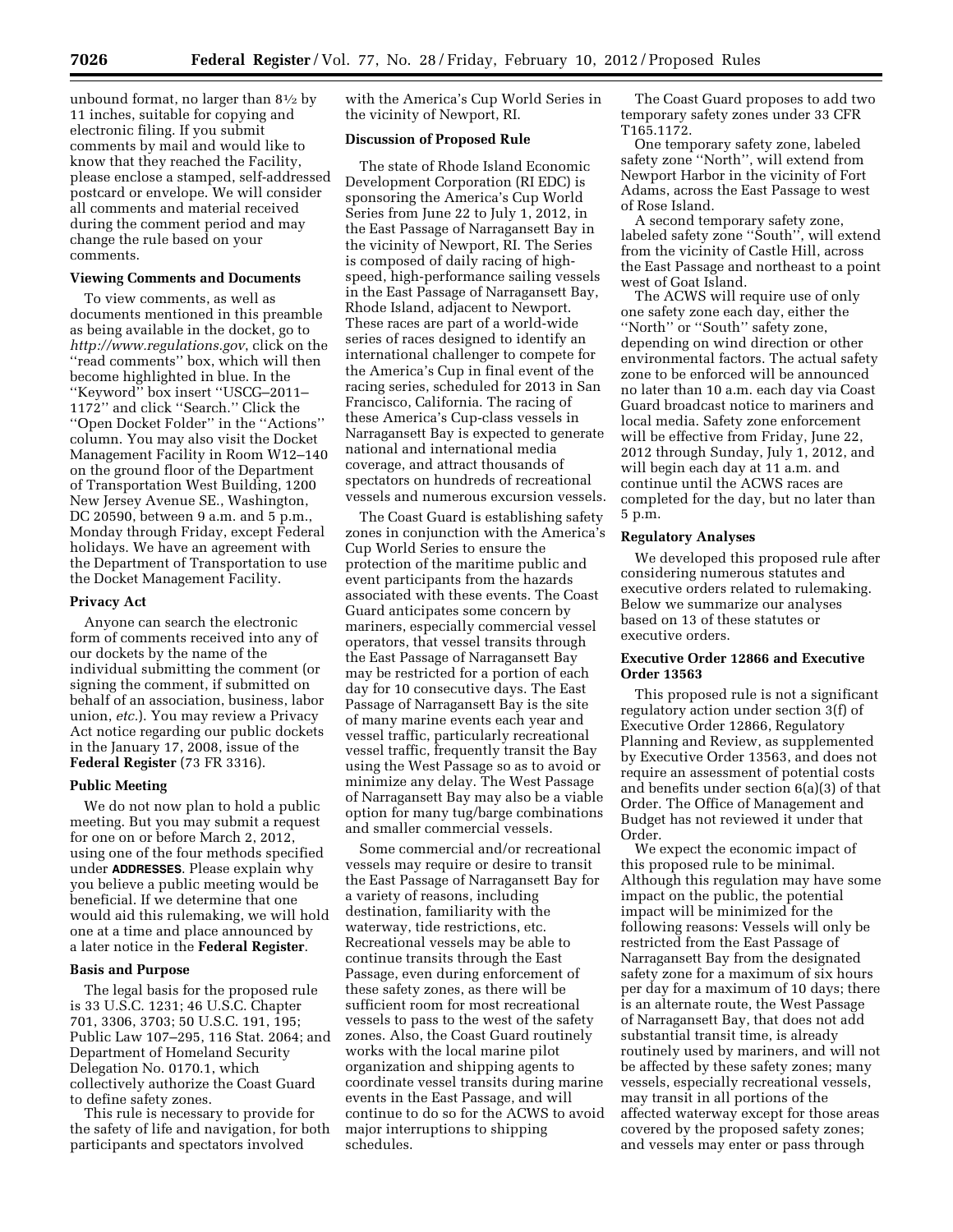the affected waterway with the permission of the COTP or the COTP's representative.

Notifications of the ACWS and associated safety zones will be made to mariners through the Rhode Island Port Safety Forum, local Notice to Mariners, event sponsors, and local media well in advance of the event.

## **Small Entities**

Under the Regulatory Flexibility Act (5 U.S.C. 601–612), we have considered whether this proposed rule would have a significant economic impact on a substantial number of small entities. The term ''small entities'' comprises small businesses, not-for-profit organizations that are independently owned and operated and are not dominant in their fields, and governmental jurisdictions with populations of less than 50,000.

The Coast Guard certifies under 5 U.S.C. 605(b) that this proposed rule would not have a significant economic impact on a substantial number of small entities. This proposed rule would affect the following entities, some of which might be small entities: owners or operators of vessels intending to transit, fish, or anchor in the East Passage of Narragansett Bay, Rhode Island, during the ACWS races.

The proposed rule would not have a significant economic impact on a substantial number of small entities for the following reasons: vessels will only be restricted from the designated safety zone for a maximum of six hours per day for a maximum of 10 days; vessels may transit in all portions of the affected waterway except for those areas covered by the proposed safety zones, and vessels may enter or pass through the affected waterway with the permission of the COTP or the COTP's representative.

If you think that your business, organization, or governmental jurisdiction qualifies as a small entity and that this rule would have a significant economic impact on it, please submit a comment (*see*  **ADDRESSES**) explaining why you think it qualifies and how and to what degree this rule would economically affect it.

### **Assistance for Small Entities**

Under section 213(a) of the Small Business Regulatory Enforcement Fairness Act of 1996 (Pub. L. 104–121), we want to assist small entities in understanding this proposed rule so that they can better evaluate its effects on them and participate in the rulemaking. If the rule would affect your small business, organization, or governmental jurisdiction and you have questions

concerning its provisions or options for compliance, please contact the person listed under **FOR FURTHER INFORMATION CONTACT**. The Coast Guard will not retaliate against small entities that question or complain about this proposed rule or any policy or action of the Coast Guard.

#### **Collection of Information**

This proposed rule would call for no new collection of information under the Paperwork Reduction Act of 1995 (44 U.S.C. 3501–3520).

## **Federalism**

A rule has implications for federalism under Executive Order 13132, Federalism, if it has a substantial direct effect on State or local governments and would either preempt State law or impose a substantial direct cost of compliance on them. We have analyzed this proposed rule under that Order and have determined that it does not have implications for federalism.

### **Unfunded Mandates Reform Act**

The Unfunded Mandates Reform Act of 1995 (2 U.S.C. 1531–1538) requires Federal agencies to assess the effects of their discretionary regulatory actions. In particular, the Act addresses actions that may result in the expenditure by a State, local, or tribal government, in the aggregate, or by the private sector of \$100,000,000 (adjusted for inflation) or more in any one year. Though this proposed rule would not result in such expenditure, we do discuss the effects of this rule elsewhere in this preamble.

## **Taking of Private Property**

This proposed rule would not cause a taking of private property or otherwise have taking implications under Executive Order 12630, Governmental Actions and Interference with Constitutionally Protected Property Rights.

### **Civil Justice Reform**

This proposed rule meets applicable standards in sections 3(a) and 3(b)(2) of Executive Order 12988, Civil Justice Reform, to minimize litigation, eliminate ambiguity, and reduce burden.

## **Protection of Children**

We have analyzed this proposed rule under Executive Order 13045, Protection of Children from Environmental Health Risks and Safety Risks. This rule is not an economically significant rule and would not create an environmental risk to health or risk to safety that might disproportionately affect children.

### **Indian Tribal Governments**

This proposed rule does not have tribal implications under Executive Order 13175, Consultation and Coordination with Indian Tribal Governments, because it would not have a substantial direct effect on one or more Indian tribes, on the relationship between the Federal Government and Indian tribes, or on the distribution of power and responsibilities between the Federal Government and Indian tribes.

#### **Energy Effects**

We have analyzed this proposed rule under Executive Order 13211, Actions Concerning Regulations That Significantly Affect Energy Supply, Distribution, or Use. We have determined that it is not a ''significant energy action'' under that order because it is not a ''significant regulatory action'' under Executive Order 12866 and is not likely to have a significant adverse effect on the supply, distribution, or use of energy. The Administrator of the Office of Information and Regulatory Affairs has not designated it as a significant energy action. Therefore, it does not require a Statement of Energy Effects under Executive Order 13211.

### **Technical Standards**

The National Technology Transfer and Advancement Act (NTTAA) (15 U.S.C. 272) directs agencies to use voluntary consensus standards in their regulatory activities unless the agency provides Congress, through the Office of Management and Budget, with an explanation of why using these standards would be inconsistent with applicable law or otherwise impractical. Voluntary consensus standards are technical standards (*e.g.,* specifications of materials, performance, design, or operation; test methods; sampling procedures; and related management systems practices) that are developed or adopted by voluntary consensus standards bodies.

This proposed rule does not use technical standards. Therefore, we did not consider the use of voluntary consensus standards.

## **Environment**

We have analyzed this proposed rule under Department of Homeland Security Management Directive 023–01 and Commandant Instruction M16475.lD, which guide the Coast Guard in complying with the National Environmental Policy Act of 1969 (NEPA) (42 U.S.C. 4321–4370f), and have made a preliminary determination that this action appears to be one of a category of actions which do not individually or cumulatively have a